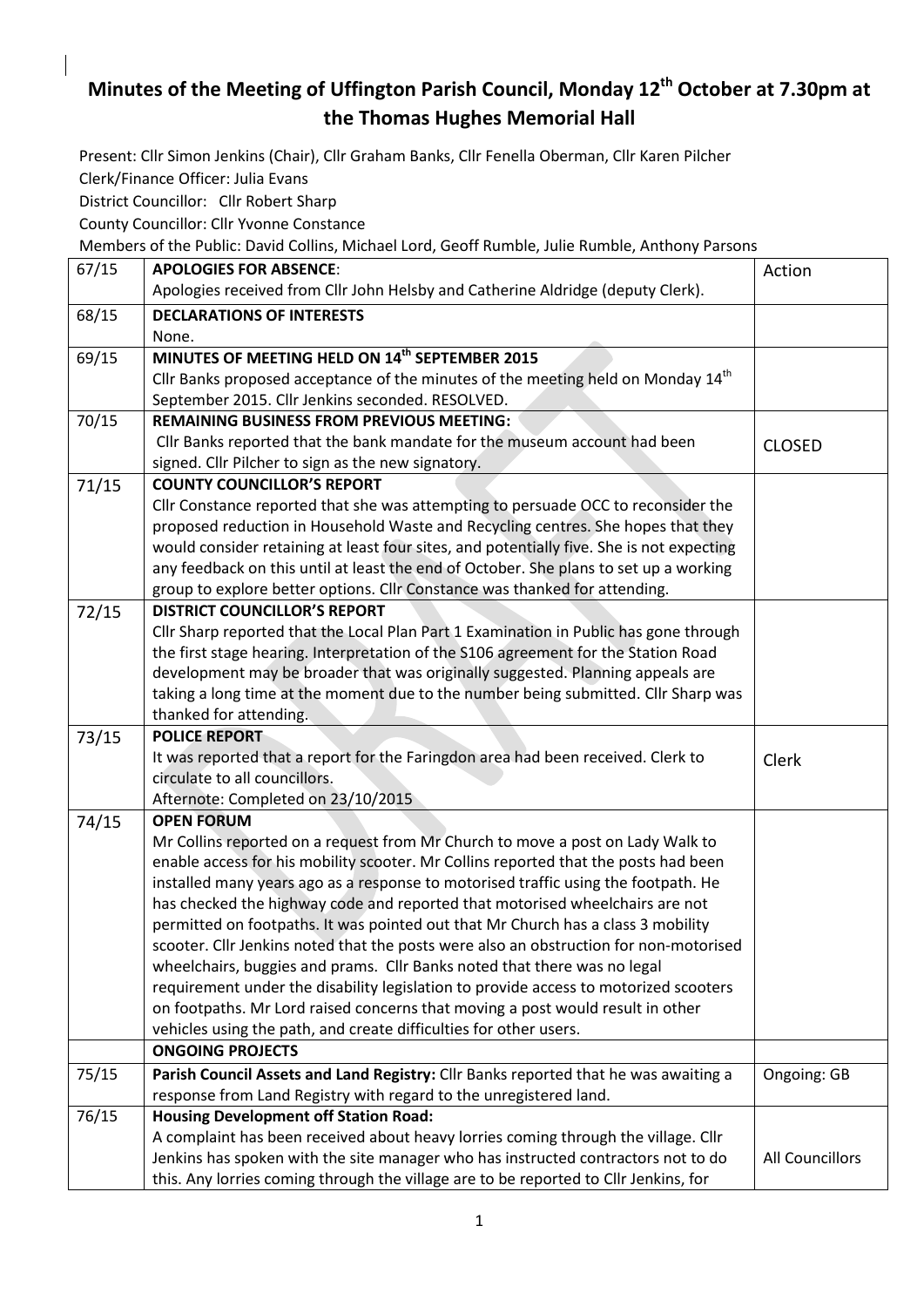|       | discussion with the site manager.                                                             |            |
|-------|-----------------------------------------------------------------------------------------------|------------|
| 77/15 | <b>Community Led Plan and Neighbourhood Plan</b>                                              |            |
|       | The Secretary of the CLP Steering Group (Mr Parsons) reported that the CLP has not            |            |
|       | yet gone to print. It is due to go any day. It should be distributed by the end of            |            |
|       | November. A list of completion dates for the Actions from the CLP was circulated on           |            |
|       | 6 <sup>th</sup> October. Clirs Banks and Oberman had no comments. Clir Jenkins felt that some |            |
|       | items listed may be 'wishful thinking' but agreed that it is a fair reflection of village     |            |
|       | requirements. He suggested that the list should be worded to show that it is not a            | Mr Parsons |
|       | commitment to achieving the items. He is happy for the CLP to be printed subject to           |            |
|       | this heading. Mr Parsons to draft a caption emphasising the above.                            |            |
|       | The fee agreement for the Neighbourhood Plan has been circulated and it was                   |            |
|       | agreed that Cllr Jenkins and Rob Hart should sign this off when they were happy with          |            |
|       | it. Clerk to be responsible for the finances. A consultant has been agreed upon at a          |            |
|       | cost of £7,500. Appraisals will be required at a cost of £6,500.                              |            |
| 78/15 | <b>Village Website</b>                                                                        |            |
|       | It was reported that the old website has now largely been migrated. Cllr Jenkins and          |            |
|       | the clerk to review. After this the next step will be for the councillors to review the       |            |
|       | beta site. The Neighbourhood Plan wants a separate website. This is to be discussed           | SJ         |
|       | with Mark Woodman.                                                                            |            |
| 79/15 | <b>Emergency Plan</b>                                                                         |            |
|       | This matter has been carried forward.                                                         |            |
|       | <b>PLANNING MATTERS</b>                                                                       |            |
| 80/15 | <b>New Applications to be considered:</b><br>None                                             |            |
| 81/15 | <b>New Applications addressed by circulation:</b>                                             |            |
|       | P15/V0096/FUL - proposal for a new dwelling behind The Laurels, Broad Street. The             |            |
|       | application was lodged in January and it was necessary to submit a response before            |            |
|       | the meeting. It was agreed to object to this proposal.                                        |            |
|       | Afternote: A letter was sent to the Planning Officer at the Vale on 6/10/2015.                |            |
| 82/15 | <b>S106 Contributions</b>                                                                     |            |
|       | S106 funding from the Station Road development will become available once 12                  |            |
|       | homes have been sold and occupied. There is a £100,000 contribution to the Parish             |            |
|       | Council; the Council and other beneficiaries will need to apply for the funds.                | CA         |
|       | Catherine Aldridge is to create proposals for the Parish Council and will generate a          |            |
|       | list of those entities / groups in the Parish who may benefit from the funds. The aim         |            |
|       | is to have something available for the next edition of The Courier.                           |            |
| 83/15 | <b>Planning Application for the Allotments</b>                                                |            |
|       | Planning permission was granted in November 2012 and has a three year window.                 |            |
|       | Work has started on the allotments but no paperwork has been submitted to the                 | SJ/GB      |
|       | Vale. A condition of the permission was that plans would be submitted before work             |            |
|       | started.                                                                                      |            |
|       | Afternote: A note was sent to the Planning Officer at the Vale on 19/10/2015                  |            |
|       | Cllr Jenkins is working on a specification for the bridge and will discuss the matter         |            |
|       | with Cllr Banks. The next step is to obtain some quotes. Cllr Sharp noted that as work        | <b>RS</b>  |
|       | has started the permission will not expire. He agreed to check this.                          |            |
|       | <b>FINANCE</b>                                                                                |            |
| 84/15 | To approve and note cheque previously signed.                                                 |            |
|       | 1. OALC - £78 for Roles and Responsibilities course. Expenditure was approved                 |            |
|       | at the September meeting.                                                                     |            |
| 85/15 | To approve and sign cheques:                                                                  |            |
|       | A full list of payments is attached to these minutes. Cllr Pilcher proposed approving         |            |
|       | the payments amounting to £717.71. Cllr Oberman seconded. RESOLVED.                           |            |
|       | The cheques were signed.                                                                      |            |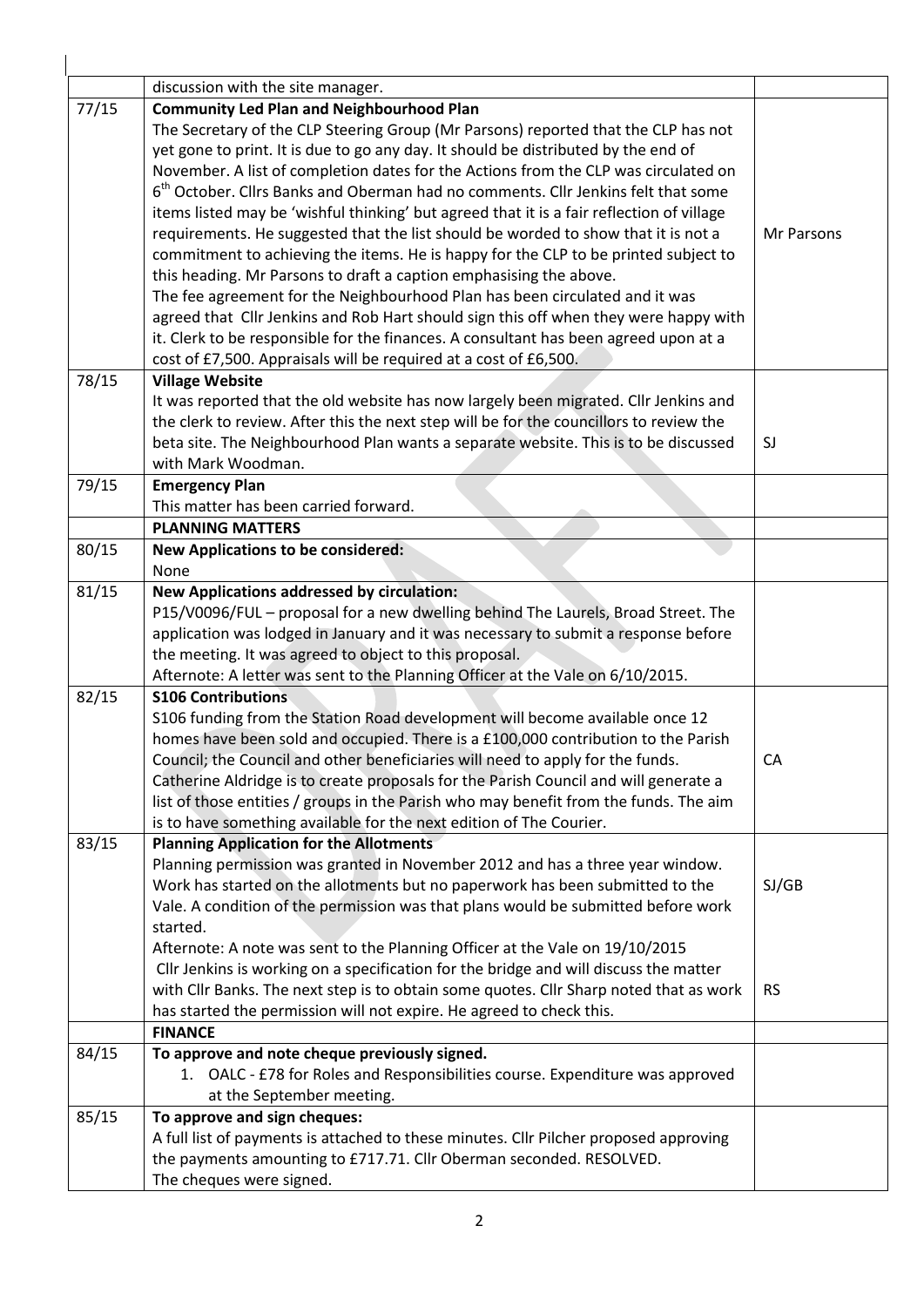| 86/15 | Review of half year performance against budget                                                |               |
|-------|-----------------------------------------------------------------------------------------------|---------------|
|       | Cllr Jenkins queried copier income which was over budget. Cllr Banks explained this           |               |
|       | was due to additional usage. Grass cutting was queried as it is under budget. Cllr            |               |
|       | Banks explained that the main contract is annual and the invoice will come in at the          |               |
|       | end of the season. This covers Jubilee Field, Craven Common, the burial ground, the           |               |
|       | play area and the triangle.                                                                   |               |
| 87/15 | Approval of internet banking log on                                                           |               |
|       | It was noted that Cllrs Banks, Oberman and Jenkins had approved a request for a               |               |
|       | view only internet banking log on for the Clerk.                                              |               |
| 88/15 | <b>Approval for printing of The Courier</b>                                                   |               |
|       | Approval was requested for expenditure of £205 + VAT for printing of The Courier.             |               |
|       | The price had risen because there were additional pages. Cllr Oberman proposed                |               |
|       | approval. Cllr Pilcher seconded. RESOLVED.                                                    |               |
| 89/15 | Appointment of Internal Auditor for 2015/16                                                   |               |
|       | The clerk presented the contract from Arrow Accounting. The meeting agreed to                 |               |
|       | consider other auditors prior to appointment of the internal auditor. Cllr Jenkins and        | SJ/Clerk      |
|       |                                                                                               |               |
|       | the Clerk to look at alternatives.<br><b>ANNUAL/QUARTERLY REVIEWS</b>                         |               |
| 90/15 | <b>Review of Clerk's Salary</b>                                                               |               |
|       | It was noted that following satisfactory completion of the probation period the               | <b>CLOSED</b> |
|       | clerk's salary had been increased to SCP23. This had been agreed by all councillors           |               |
|       |                                                                                               |               |
|       | prior to the meeting and had been confirmed in writing.                                       |               |
| 91/15 | <b>UPKEEP (INC. WATERCOURSES)</b>                                                             |               |
|       | Cllr Banks reported that an email about the clean-up day on 25 <sup>th</sup> October had been |               |
|       | sent to all respondents of the CLP questionnaire. Cllr Pilcher suggested putting a            |               |
|       | poster on the notice board. Cllr Jenkins to put up a notice. Cllr Oberman suggested           | SJ/GB         |
|       | putting a note on a sandwich board outside the shop. Cllr Banks to create a poster for        |               |
|       | the sandwich board.                                                                           |               |
|       | <b>GENERAL</b>                                                                                |               |
| 92/15 | Posts on Lady Walk: This was discussed in Open Forum (minute reference 74/15). It             |               |
|       | was noted that there is an alternative route available which is accessible with a             |               |
|       | mobility scooter. It was agreed that the council does not support opening up Lady             |               |
|       | Walk. Cllr Jenkins to speak to Mr Church.                                                     | SJ            |
|       | Afternote: Cllr Jenkins spoke to Mr Church on 13/10/2015.                                     |               |
| 93/15 | Repairs to the museum: It was reported that the total cost of repairs was £22,500, all        |               |
|       | of which should be completed within the next $2 - 3$ years Work to the front wall is          | KP/FO         |
|       | the most urgent and is estimated at £3000. Cllr Pilcher to speak to Karen Anderson            |               |
|       | for details of a specialist to carry out the work. Cllr Oberman to speak to Lucy              |               |
|       | Dillistone to obtain the name of the person who recently carried out work on her              |               |
|       | porch. WHST policy is to fund up to 50% of the cost, if an application is approved. Cllr      |               |
|       | Pilcher to look at other grant opportunities. Work to be added to the S106 list.              |               |
|       |                                                                                               | CA            |
| 94/15 | Monthly Play Area inspections: Cllr Banks and Cllr Oberman have inspected the play            |               |
|       | area. The worn chain links have been replaced. Cllr Oberman has identified someone            | FO/GB/SJ      |
|       | to replace the wooden bar. Cllrs Oberman, Banks and Jenkins to continue monthly               |               |
|       | inspections.                                                                                  |               |
|       | Afternote: The wooden bar has been replaced.                                                  |               |
| 95/15 | Liner for Litter Bin in Jubilee Field: It was reported that the liner for one of the litter   |               |
|       | bins was missing. The clerk presented a quote for £28.20 (inclusive of VAT) for a new         | Clerk         |
|       | one. The meeting approved the expenditure. Clerk to order.                                    |               |
| 96/15 | Oxfordshire Together: The meeting discussed OCC proposals to delegate                         |               |
|       | responsibility for various services, such as grass cutting and vegetation clearing, from      |               |
|       | 2016. Cllr Jenkins to circulate documentation. Cllr Constance suggested arranging a           |               |